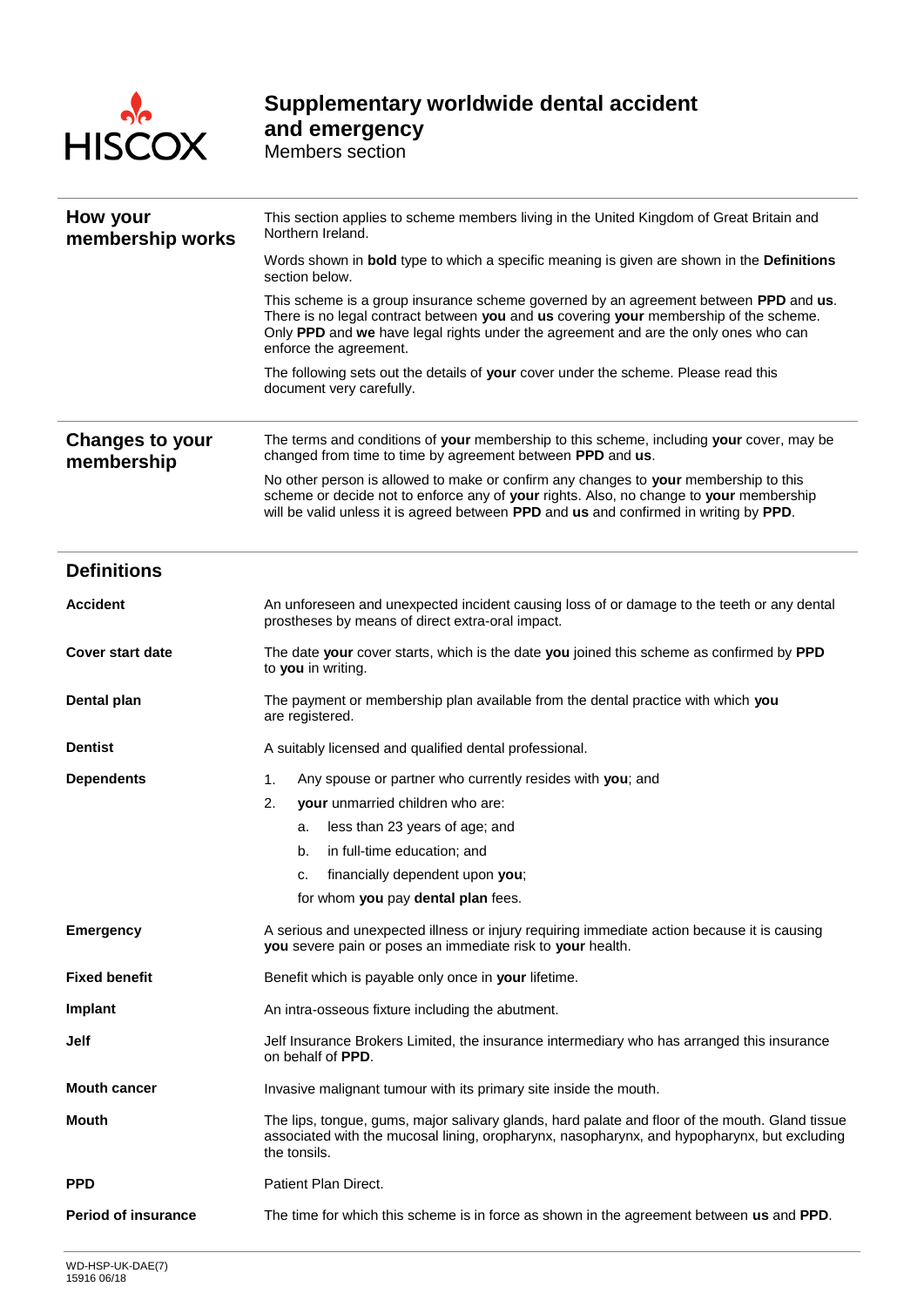

### **Supplementary worldwide dental accident and emergency** Members section

**Redundancy** Dismissal from employment, where **your** employer has: 1. stopped or intends to stop their business for the purposes for which **you** were or are employed; or 2. stopped or intends to stop their business in the place that **you** are or were employed; or 3. lost or reduced the need for their business in the place **you** were employed; or 4. continued to trade at the place that **you** were employed, but **you** are no longer required by their employer. **Unemployed** Where **you** are entirely without gainful employment whether full-time, part-time or on a zerohour contract. **United Kingdom** The United Kingdom of Great Britain and Northern Ireland, the Isle of Man and the Channel Islands. We/us/our **Wells** Hiscox Insurance Company Limited. **Year** 1. The 12-month period following the **cover start date**; or 2. for renewed memberships, the 12-month period immediately following the renewal date. **You/your** The members of the **dental plan** named in the schedule of members kept on file with **PPD**.

#### **Section 1a – Emergency treatment away from home** What is covered If **you** need **emergency** dental treatment during the **period of insurance** and **you** cannot reasonably access **your dentist'**s own emergency arrangements, **we** will pay the cost of **your emergency** treatment for any of the items listed in the table below. How much we will pay The most **we** will pay for each treatment is the limit shown in the table for the corresponding treatment. The most **we** will pay in any one **year** for all treatments and the most **we** will pay for any one **emergency** are listed below. What is not covered **We** will not make payment for: 1. any treatment provided by **your** own **dentist**, another **dentist** in the same practice or a dental practice within 25 miles radius of the dental practice with which **you** are registered; 2. any claim where **you** have been outside the **United Kingdom** for longer than 90 consecutive days. Section 1 – treatment Limit Limit Limit Limit Limit Limit Limit Limit Limit Limit Examination and treatment of sensitivity **EXAMING 2018** 235.00 X-ray examination  $\vert$  £30.00 Tooth extraction (maximum two teeth) **E55.00** per tooth **E55.00** per tooth Root extirpation to include dressing and for temporary filling and treatment of infection £70.00 for 1 canal Root extirpation to include dressing and for temporary filling and treatment of infection £100.00 in total for 3+ canals Treatment of infection to include prescriptions | £30.00 Provision of a filling for first tooth  $\left| \right.$  £30.00 Provision of a filling for additional teeth thereafter <br>  $\vert$  £20.00 Re-secure crown or inlay **EXALL** Re-secure crown or inlay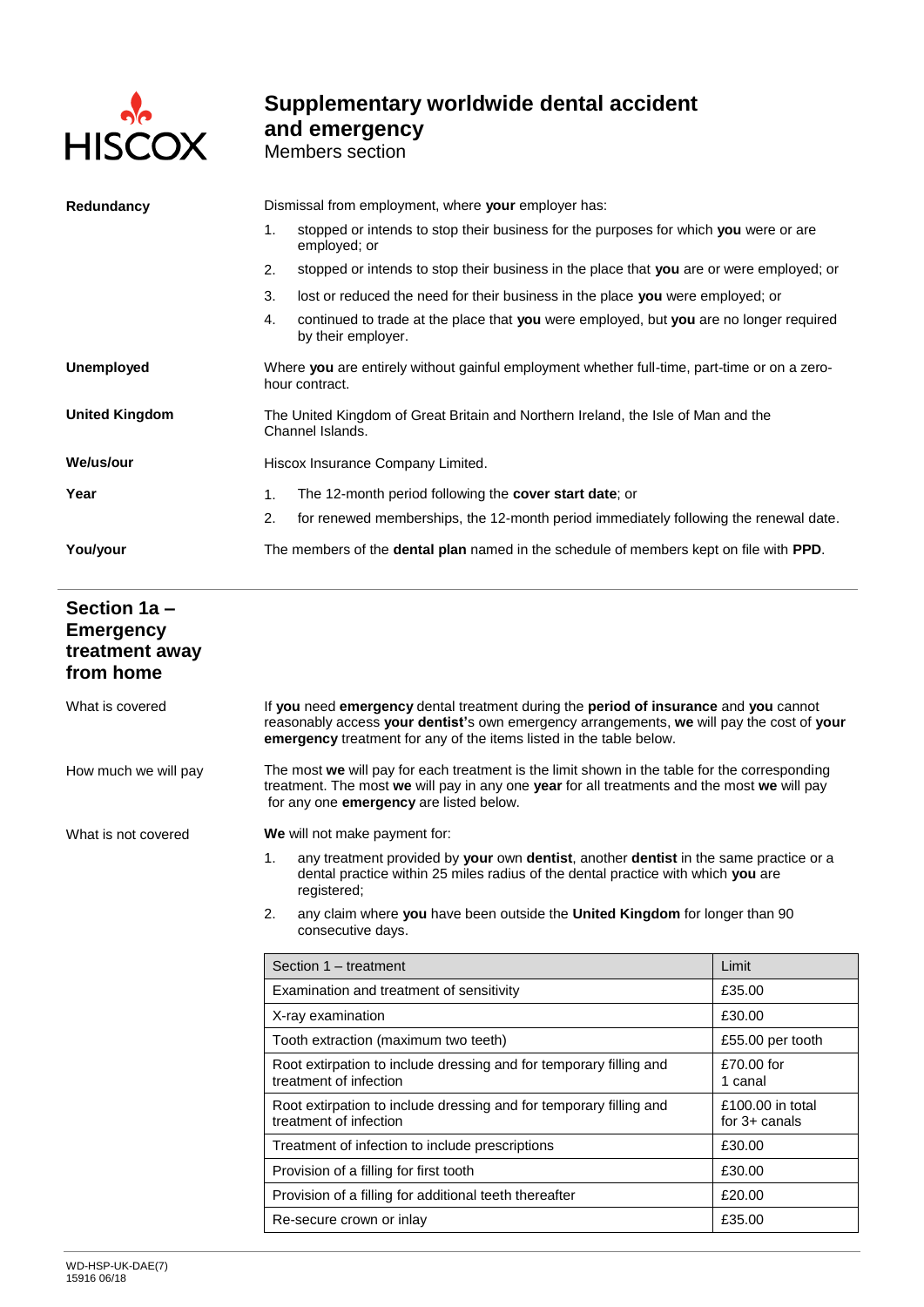

Members section

| Re-secure bridge                                                                | £45.00      |
|---------------------------------------------------------------------------------|-------------|
| Provision of temporary crown                                                    | £55.00      |
| Provision of temporary bridge                                                   | £110.00     |
| Provision of temporary post and core                                            | £65.00 each |
| Treatment to stop haemorrhage including follow-up care                          | £45.00      |
| Removal of sutures placed by another <b>dentist</b>                             | £30.00      |
| Repair/adjustment of orthodontic appliance                                      | £50.00      |
| Adjustment to denture                                                           | £25.00      |
| Repair of denture to include re-fixing of teeth and gums and repair<br>of clasp | £45.00      |
| Other emergency dental treatment                                                | £55.00      |
| Section $1$ – limit per each <b>emergency</b>                                   | £450.00     |
| Section $1 -$ limit in any one year                                             | £920.00     |

### **Section 1b – Emergency call out**

| What is covered      | If you suffer a dental emergency during the period of insurance, and need a dentist to<br>provide advice by telephone, call out to visit you or re-open their practice to see you, we will<br>pay the cost to you during the times listed in the table below for: |  |  |  |  |
|----------------------|-------------------------------------------------------------------------------------------------------------------------------------------------------------------------------------------------------------------------------------------------------------------|--|--|--|--|
|                      | a phone consultation or call out;<br>1.                                                                                                                                                                                                                           |  |  |  |  |
|                      | 2.<br>your resulting emergency treatment for any of the items listed in the table below;                                                                                                                                                                          |  |  |  |  |
| How much we will pay | The most we will pay in any one year for all costs and treatments is listed in the table below.                                                                                                                                                                   |  |  |  |  |
| What is not covered  | We will not make payment for:                                                                                                                                                                                                                                     |  |  |  |  |
|                      | the first £15 of the call out fee;<br>1.                                                                                                                                                                                                                          |  |  |  |  |
|                      | 2.<br>any phone consultation, call out or treatment outside of the times listed in the table<br>below.                                                                                                                                                            |  |  |  |  |
|                      | Section 1b - call out times                                                                                                                                                                                                                                       |  |  |  |  |
|                      | 6.00pm-8.00am (weekdays)                                                                                                                                                                                                                                          |  |  |  |  |
|                      | Any time (weekends and Bank Holidays)                                                                                                                                                                                                                             |  |  |  |  |
|                      | Section 1b - treatment                                                                                                                                                                                                                                            |  |  |  |  |
|                      | Examination and treatment of sensitivity                                                                                                                                                                                                                          |  |  |  |  |
|                      | X-ray examination                                                                                                                                                                                                                                                 |  |  |  |  |
|                      | Tooth extraction (maximum two teeth)                                                                                                                                                                                                                              |  |  |  |  |
|                      | Root extirpation to include dressing and for temporary filling and treatment of infection                                                                                                                                                                         |  |  |  |  |
|                      | Root extirpation to include dressing and for temporary filling and treatment of infection                                                                                                                                                                         |  |  |  |  |
|                      | Treatment of infection to include prescriptions                                                                                                                                                                                                                   |  |  |  |  |
|                      | Provision of a filling for first tooth                                                                                                                                                                                                                            |  |  |  |  |
|                      | Provision of a filling for additional teeth thereafter                                                                                                                                                                                                            |  |  |  |  |
|                      | Re-secure crown or inlay                                                                                                                                                                                                                                          |  |  |  |  |
|                      | Re-secure bridge                                                                                                                                                                                                                                                  |  |  |  |  |
|                      | Provision of temporary crown                                                                                                                                                                                                                                      |  |  |  |  |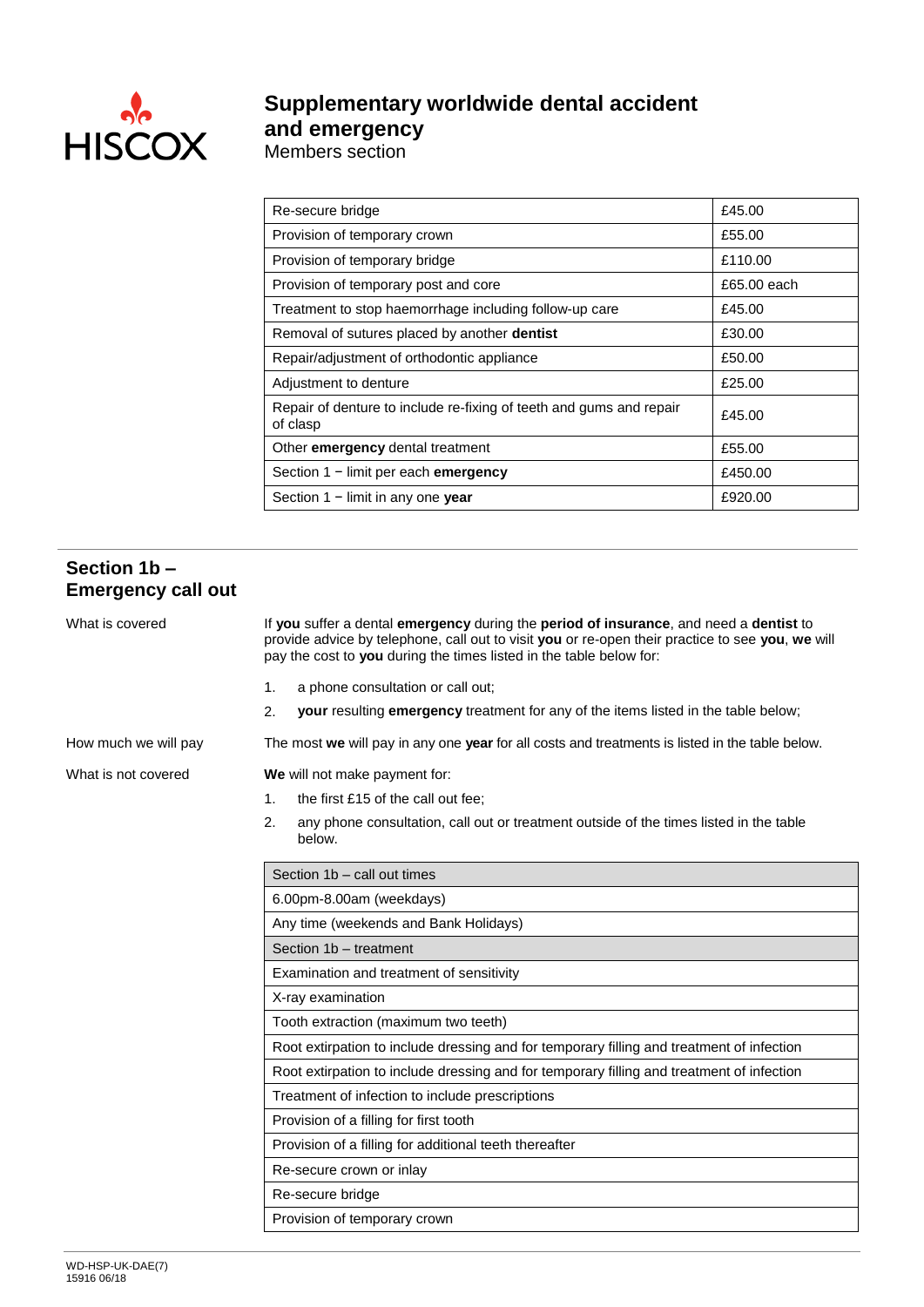

| Provision of temporary bridge                                                   |
|---------------------------------------------------------------------------------|
| Provision of temporary post and core                                            |
| Treatment to stop haemorrhage including follow-up care                          |
| Removal of sutures placed by another <b>dentist</b>                             |
| Repair/adjustment of orthodontic appliance                                      |
| Adjustment to denture                                                           |
| Repair of denture to include re-fixing of teeth and gums and repair<br>of clasp |
| Other emergency dental treatment                                                |

| Section 1b - limits | Annual limit |  |
|---------------------|--------------|--|
| Fixed benefit       | £200         |  |

| Section 2 - Dental<br>treatment following<br>an accident |                                                                                                                                                                                                              |                                                                                                                                      |                                                                                                                                                                                                                                                        |  |  |
|----------------------------------------------------------|--------------------------------------------------------------------------------------------------------------------------------------------------------------------------------------------------------------|--------------------------------------------------------------------------------------------------------------------------------------|--------------------------------------------------------------------------------------------------------------------------------------------------------------------------------------------------------------------------------------------------------|--|--|
| What is covered                                          | If you suffer a dental injury which requires treatment by your dentist following an accident<br>during the period of insurance, we will pay the cost to you for the treatments listed in the<br>table below. |                                                                                                                                      |                                                                                                                                                                                                                                                        |  |  |
|                                                          |                                                                                                                                                                                                              |                                                                                                                                      | If you are under 18 years of age at the time of the accident, we will continue to cover necessary<br>resulting treatment up to your 18th birthday or for up to five years (whichever is the later) subject<br>to the limits listed in the table below. |  |  |
| How much we will pay                                     |                                                                                                                                                                                                              |                                                                                                                                      | The most we will pay for each treatment is the limit shown in the table with the corresponding<br>treatment. The most we will pay in any one year for all treatments is also listed in the table below.                                                |  |  |
|                                                          |                                                                                                                                                                                                              | The most we will pay for any treatment following an accident where we have not previously<br>agreed a costed treatment plan is £250. |                                                                                                                                                                                                                                                        |  |  |
| What is not covered                                      | 1.                                                                                                                                                                                                           |                                                                                                                                      | We will not make payment for the treatment of a dental injury:                                                                                                                                                                                         |  |  |
|                                                          |                                                                                                                                                                                                              | a.                                                                                                                                   | for which you have already received treatment and the damage has been repaired;                                                                                                                                                                        |  |  |
|                                                          |                                                                                                                                                                                                              | b.                                                                                                                                   | caused by your deliberate exposure to exceptional danger or activity, except in an<br>attempt to save human life or in self-defence or in an attempt to prevent loss or<br>damage to your property;                                                    |  |  |
|                                                          |                                                                                                                                                                                                              | c.                                                                                                                                   | caused by self-inflicted damage;                                                                                                                                                                                                                       |  |  |
|                                                          |                                                                                                                                                                                                              | d.                                                                                                                                   | caused by your consumption of food;                                                                                                                                                                                                                    |  |  |
|                                                          |                                                                                                                                                                                                              | е.                                                                                                                                   | caused by participating in any contact sport unless you were wearing a protective<br>gum shield at the time of the accident;                                                                                                                           |  |  |
|                                                          |                                                                                                                                                                                                              | f.                                                                                                                                   | which is the result of normal wear and tear;                                                                                                                                                                                                           |  |  |
|                                                          |                                                                                                                                                                                                              | g.                                                                                                                                   | caused by any oral hygiene activity;                                                                                                                                                                                                                   |  |  |
|                                                          |                                                                                                                                                                                                              | h.                                                                                                                                   | following damage for which you have not sought treatment within seven days of<br>the accident:                                                                                                                                                         |  |  |
|                                                          |                                                                                                                                                                                                              | i.                                                                                                                                   | caused by damage to dental prostheses whilst you are not wearing them;                                                                                                                                                                                 |  |  |
|                                                          | 2.                                                                                                                                                                                                           |                                                                                                                                      | We will not make payment for any permanent treatment which occurs outside of the<br><b>United Kingdom.</b>                                                                                                                                             |  |  |
|                                                          | 3.                                                                                                                                                                                                           |                                                                                                                                      | We will not make payment for the placement of an implant where the dental injury<br>occurs within 28 days of the start of the period of insurance;                                                                                                     |  |  |
|                                                          |                                                                                                                                                                                                              |                                                                                                                                      |                                                                                                                                                                                                                                                        |  |  |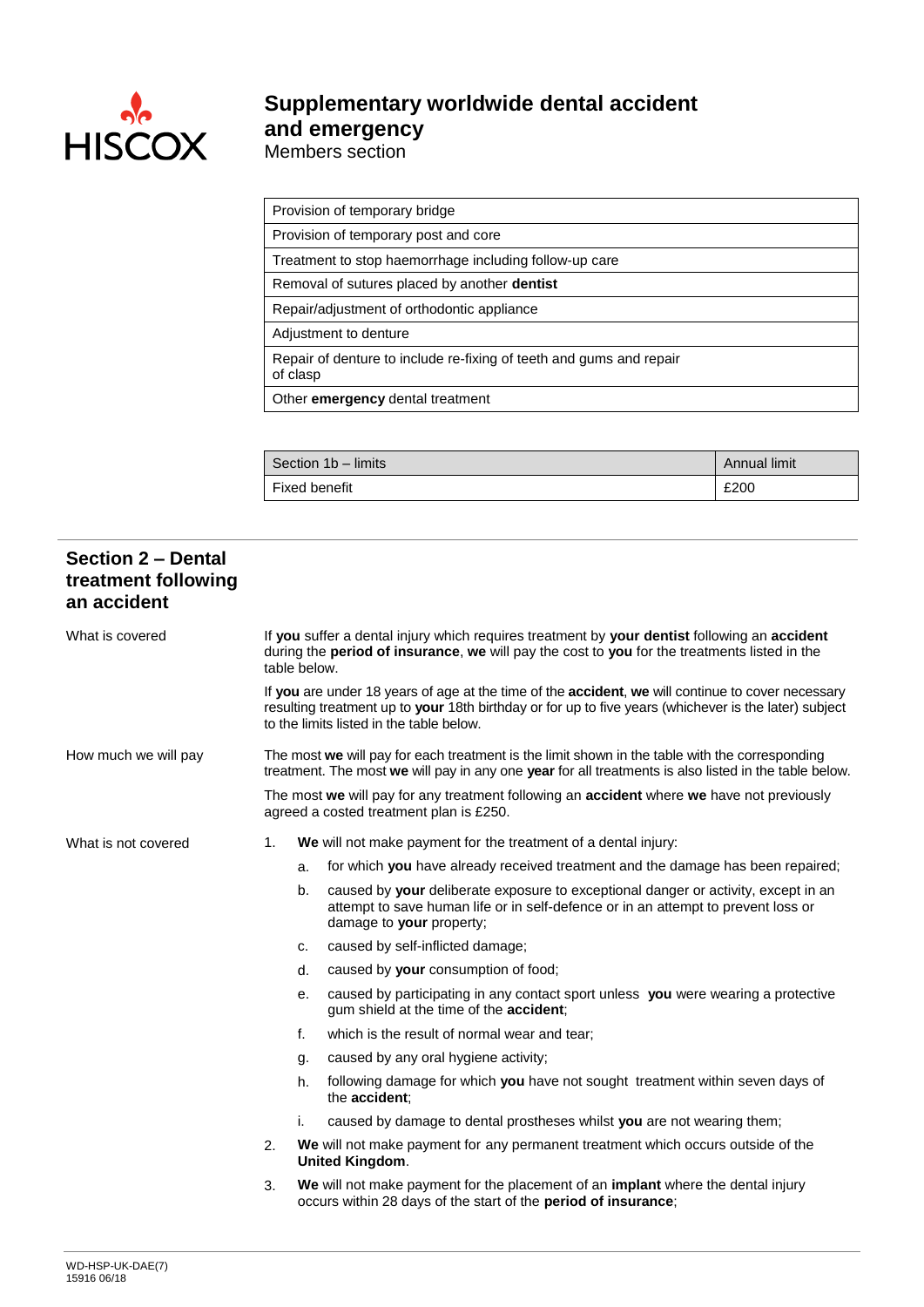

- 4. **We** will not make payment for the placement of an **implant** where this is not recommended by **your dentist**;
- 5. **We** will not make payment for the failure of an **implant** to integrate;
- 6. **We** will not make payment for the placement or treatment of any **implant** where the treatment was prescribed, planned or currently taking place before the start of the **period of insurance**;
- 7. **We** will not make payment for the treatment of any **implant** fitted outside of the United Kingdom.

| Section 2 - treatment                                                                         | Limit                         |
|-----------------------------------------------------------------------------------------------|-------------------------------|
| Examination and report to include necessary smoothing and polishing                           | £40.00                        |
| X-ray examination                                                                             | £30.00                        |
| Root canal treatment - incisor or canine root canal treatment                                 | £200.00 per<br>incisor/canine |
| Root canal treatment - premolar                                                               | £230 per premolar             |
| Root canal treatment - molar                                                                  | £325.00 per molar             |
| Crowns - post and core construction                                                           | £100.00                       |
| Crowns - ceramic bonded (including any core and/or post interim<br>covering)                  | £400.00 per crown             |
| Crowns- metal bonded porcelain (including any core and/or post<br>including interim covering) | £350.00 per crown             |
| Crowns - full metal (including any core and/or post including<br>interim covering)            | £350.00 per crown             |
| Bridges- all metal                                                                            | £300.00 per retainer          |
| Bridges - all metal                                                                           | £300.00 per pontic            |
| Bridges - bonded metal/porcelain                                                              | £350.00 per retainer          |
| Bridges - bonded metal/porcelain bridgework (per pontic)                                      | £320.00 per pontic            |
| Bridges-laboratory constructed adhesive                                                       | £210.00 per retainer          |
| Bridges - laboratory constructed adhesive                                                     | £225.00 per pontic            |
| Laboratory made temporary bridge following tooth loss<br>(where required)                     | £120.00 per unit              |
| Laboratory constructed adhesive facing or veneer                                              | £320.00 per unit              |
| Dentures - permanent acrylic                                                                  | £375.00 per denture           |
| Dentures - permanent metal                                                                    | £550.00 per denture           |
| Dentures - temporary following tooth loss (where required)                                    | £160.00 per denture           |
| Other necessary dental treatment following an accident                                        | £450.00 per incident          |
| Section 2 - limit per each placement, repair or replacement of<br>an implant                  | £2,500 per implant            |
| Section 2 - limit for placement, repair or replacement of an implant<br>in any one year       | £20,000                       |
| Section 2 - limit - total payable in any one year                                             | £20,000                       |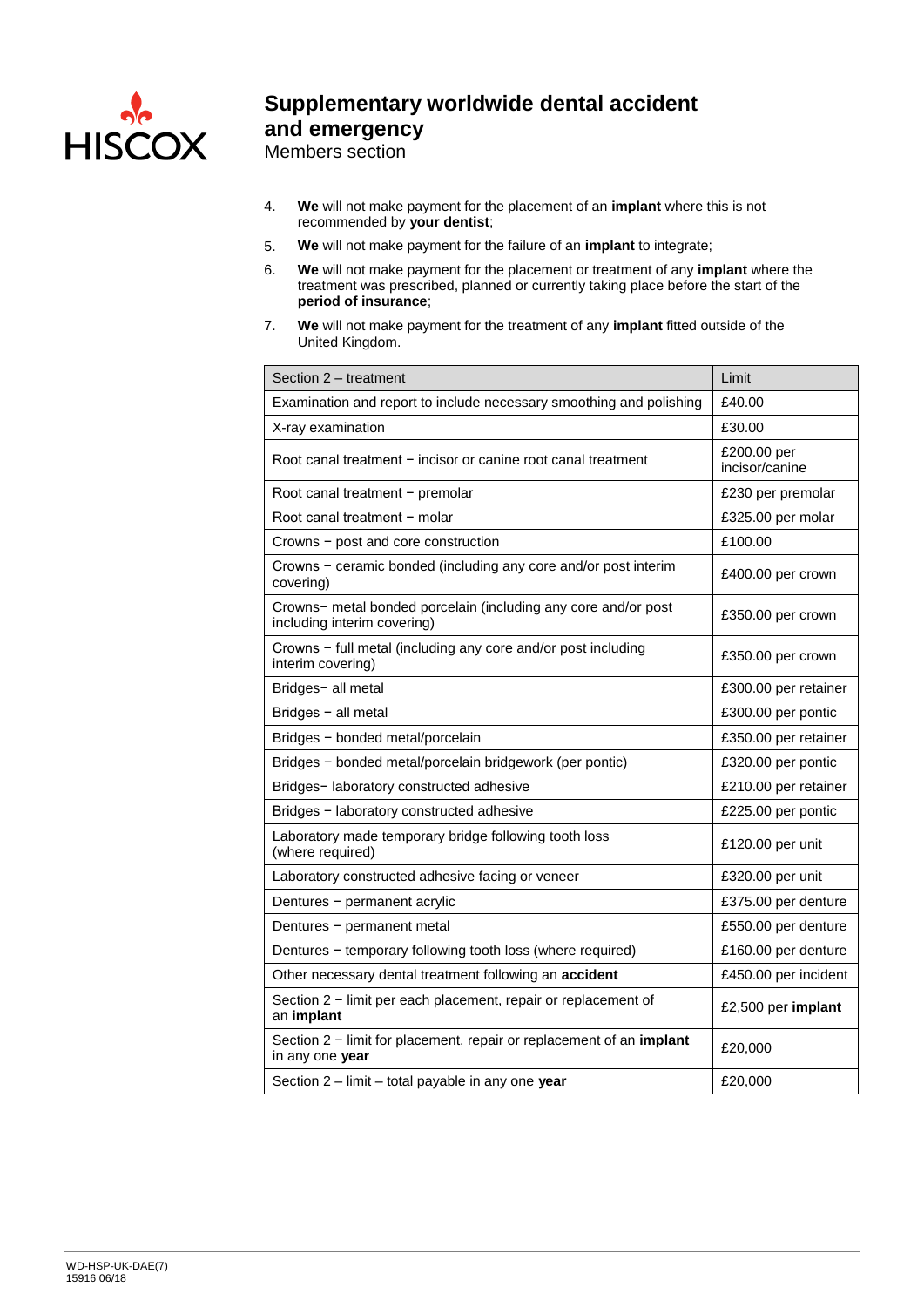

**Supplementary worldwide dental accident and emergency** Members section

#### **Section 3 – Hospital benefit**

| What is covered      | If you are admitted to hospital as an inpatient during the period of insurance for treatment<br>under the care of a consultant who specialises in dental or maxillofacial surgery, we will pay<br>for each overnight stay in hospital while your hospitalisation period necessarily continues. |                                                                                                                                                                 |  |  |
|----------------------|------------------------------------------------------------------------------------------------------------------------------------------------------------------------------------------------------------------------------------------------------------------------------------------------|-----------------------------------------------------------------------------------------------------------------------------------------------------------------|--|--|
| How much we will pay |                                                                                                                                                                                                                                                                                                | The most we will pay for each overnight stay is the limit shown in the table below. The<br>maximum number of nights for which we will pay is also listed below. |  |  |
| What is not covered  | We will not make payment for any treatment.                                                                                                                                                                                                                                                    |                                                                                                                                                                 |  |  |
|                      | Section 3                                                                                                                                                                                                                                                                                      | Limit                                                                                                                                                           |  |  |
|                      | Total amount payable each overnight stay                                                                                                                                                                                                                                                       | £70.00                                                                                                                                                          |  |  |
|                      | Maximum number of nights                                                                                                                                                                                                                                                                       | 365                                                                                                                                                             |  |  |

#### **Section 4 – Mouth cancer**

| What is covered      | If you are first diagnosed as having mouth cancer by a dentist or licensed and qualified<br>doctor during the <b>period of insurance</b> and within the <b>United Kingdom</b> , we will pay the fixed<br>benefit to you as listed in the table below. |                                                                                                                                        |  |  |
|----------------------|-------------------------------------------------------------------------------------------------------------------------------------------------------------------------------------------------------------------------------------------------------|----------------------------------------------------------------------------------------------------------------------------------------|--|--|
| How much we will pay | The most we will pay is the limit shown in the table below.                                                                                                                                                                                           |                                                                                                                                        |  |  |
| What is not covered  | We will not make payment for:                                                                                                                                                                                                                         |                                                                                                                                        |  |  |
|                      | 1.                                                                                                                                                                                                                                                    | mouth cancer as a result of your use of chewing tobacco products or betel nuts;                                                        |  |  |
|                      | 2.                                                                                                                                                                                                                                                    | mouth cancer as a result of your prolonged drug abuse or alcohol abuse;                                                                |  |  |
|                      | 3.                                                                                                                                                                                                                                                    | <b>mouth cancer</b> diagnosed before the start of the <b>dental plan</b> or within 90 days of the<br>start of the <b>dental plan</b> : |  |  |
|                      | 4.                                                                                                                                                                                                                                                    | cancer or tumours in the throat:                                                                                                       |  |  |
|                      | 5.                                                                                                                                                                                                                                                    | non-malignant tumours;                                                                                                                 |  |  |
|                      | 6.                                                                                                                                                                                                                                                    | non-invasive cancers;                                                                                                                  |  |  |
|                      | 7.                                                                                                                                                                                                                                                    | mouth cancer attributable in any way, directly or indirectly, to HIV (Human<br>Immunodeficiency Virus) or any HIV-related illness.     |  |  |

| Section 4 – limits | Limit  |
|--------------------|--------|
| Fixed benefit      | £2,500 |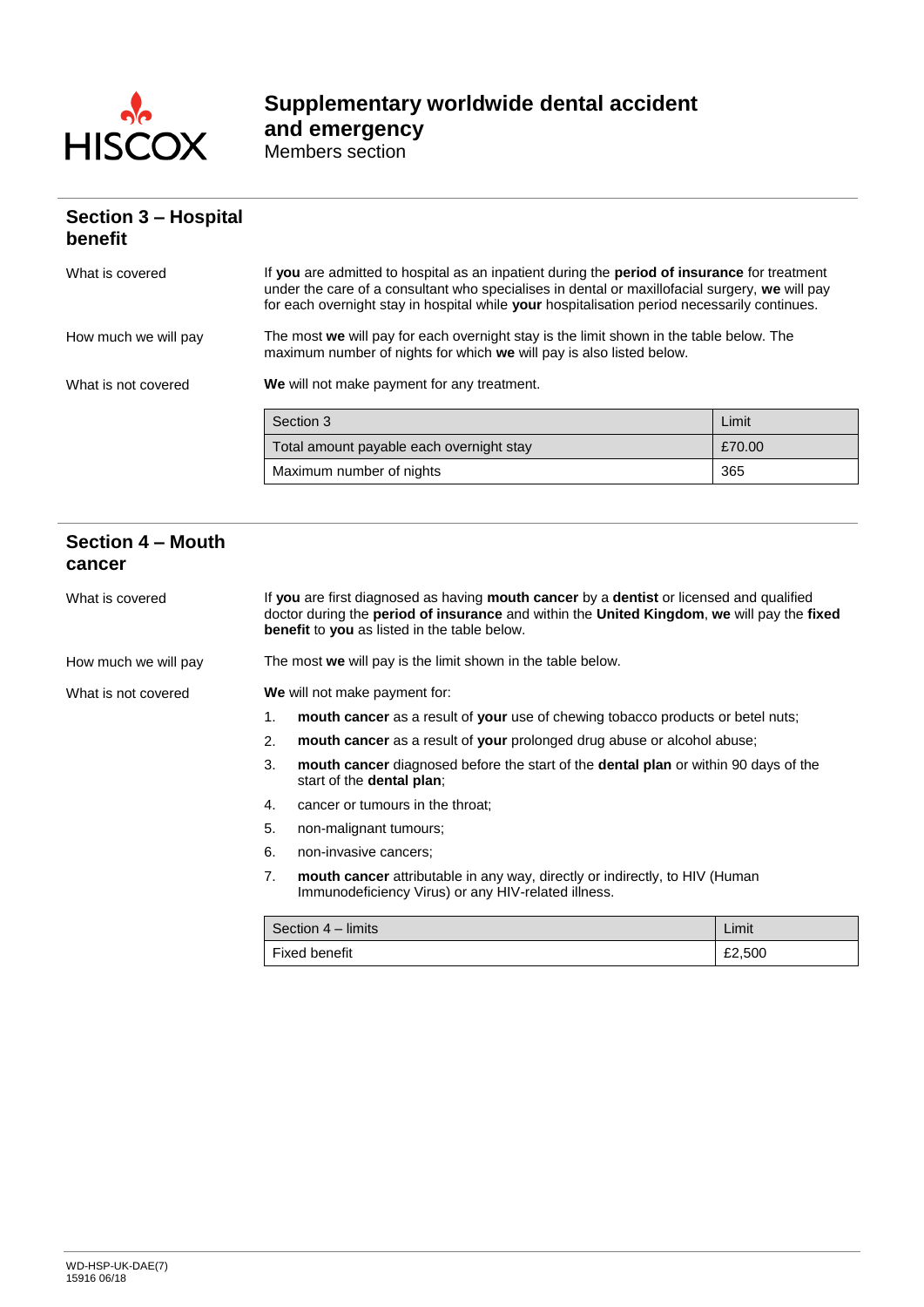

**Section 5 –**

## **Supplementary worldwide dental accident and emergency**

| <b>Redundancy</b>                 |                                                                                                                                                                                                                         |                                                                                                                                                                                                                                              |              |  |  |  |  |
|-----------------------------------|-------------------------------------------------------------------------------------------------------------------------------------------------------------------------------------------------------------------------|----------------------------------------------------------------------------------------------------------------------------------------------------------------------------------------------------------------------------------------------|--------------|--|--|--|--|
| What is covered                   | If you are unemployed following redundancy, we will pay:                                                                                                                                                                |                                                                                                                                                                                                                                              |              |  |  |  |  |
|                                   | 1.                                                                                                                                                                                                                      | the costs of your monthly dental plan; and                                                                                                                                                                                                   |              |  |  |  |  |
|                                   | 2.                                                                                                                                                                                                                      | the costs of your dependants' monthly dental plan;                                                                                                                                                                                           |              |  |  |  |  |
|                                   |                                                                                                                                                                                                                         | for the period that you are <b>unemployed</b> and seeking employment.                                                                                                                                                                        |              |  |  |  |  |
| How much we will pay              | The most we will pay is:                                                                                                                                                                                                |                                                                                                                                                                                                                                              |              |  |  |  |  |
|                                   | 1.                                                                                                                                                                                                                      | £15 per month for any dental plan for you which does not include your dependants; or                                                                                                                                                         |              |  |  |  |  |
|                                   | 2.                                                                                                                                                                                                                      | £60 per month for any dental plan for you which includes your dependants.                                                                                                                                                                    |              |  |  |  |  |
|                                   |                                                                                                                                                                                                                         | However, we will not make any payment for the first 30 days that you are unemployed and<br>we will not pay for longer than 12 consecutive months.                                                                                            |              |  |  |  |  |
| What is not covered               |                                                                                                                                                                                                                         | We will not make payment for:                                                                                                                                                                                                                |              |  |  |  |  |
|                                   | 1.                                                                                                                                                                                                                      | any period that you are unemployed which you knew about or ought reasonably to<br>have known about at the time you registered with the dental plan;                                                                                          |              |  |  |  |  |
|                                   | 2.                                                                                                                                                                                                                      | self-employed members of the dental plan;                                                                                                                                                                                                    |              |  |  |  |  |
|                                   | 3.                                                                                                                                                                                                                      | any period that you are unemployed where you were under notice of redundancy at<br>the time you registered with the dental plan;                                                                                                             |              |  |  |  |  |
|                                   | 4.                                                                                                                                                                                                                      | any period that you are unemployed that occurs during employment through a<br>temporary employment agency;                                                                                                                                   |              |  |  |  |  |
|                                   | 5.                                                                                                                                                                                                                      | any redundancy that arises on the grounds of your ill health;                                                                                                                                                                                |              |  |  |  |  |
|                                   | 6.                                                                                                                                                                                                                      | any redundancy arising from the expiry of a fixed term contract;                                                                                                                                                                             |              |  |  |  |  |
|                                   | 7.                                                                                                                                                                                                                      | any redundancy where you cannot provide a formal letter of redundancy from your last<br>employer which is written on company stationery and includes the date of your<br>redundancy;                                                         |              |  |  |  |  |
|                                   | 8.                                                                                                                                                                                                                      | any period that you are unemployed where you elect to take voluntary redundancy;                                                                                                                                                             |              |  |  |  |  |
|                                   | 9.                                                                                                                                                                                                                      | any period that you are unemployed where you;                                                                                                                                                                                                |              |  |  |  |  |
|                                   |                                                                                                                                                                                                                         | cannot provide evidence that you have actively sought employment; and<br>a.                                                                                                                                                                  |              |  |  |  |  |
|                                   |                                                                                                                                                                                                                         | have not been registered with your local job centre; and<br>b.                                                                                                                                                                               |              |  |  |  |  |
|                                   |                                                                                                                                                                                                                         | 10. any period that you are unemployed first arising within six months of the date you<br>registered with the dental plan, unless you have been in continuous employment for<br>six consecutive months prior to the date of your redundancy. |              |  |  |  |  |
|                                   |                                                                                                                                                                                                                         | Section 5 - type of dental plan                                                                                                                                                                                                              | Annual limit |  |  |  |  |
|                                   |                                                                                                                                                                                                                         | Any dental plan for you which does not include your dependents                                                                                                                                                                               | £180         |  |  |  |  |
|                                   |                                                                                                                                                                                                                         | Any dental plan for you which includes your dependents                                                                                                                                                                                       | £720         |  |  |  |  |
|                                   |                                                                                                                                                                                                                         |                                                                                                                                                                                                                                              |              |  |  |  |  |
| Section 6 - General<br>conditions |                                                                                                                                                                                                                         | The following conditions apply to the whole of this scheme.                                                                                                                                                                                  |              |  |  |  |  |
| Due diligence                     | 1.                                                                                                                                                                                                                      | You must take reasonable steps to prevent accident or injury.                                                                                                                                                                                |              |  |  |  |  |
| Premium payment                   | Payment of your benefit under this scheme will be suspended unless PPD has paid<br>2.<br>the premium due to us, or we have paid the costs of a dental plan in accordance with<br>section 6 - Redundancy of this scheme. |                                                                                                                                                                                                                                              |              |  |  |  |  |
| Other insurance                   | This scheme does not cover any loss or claim where you would be entitled to be paid<br>3.<br>under any other insurance.                                                                                                 |                                                                                                                                                                                                                                              |              |  |  |  |  |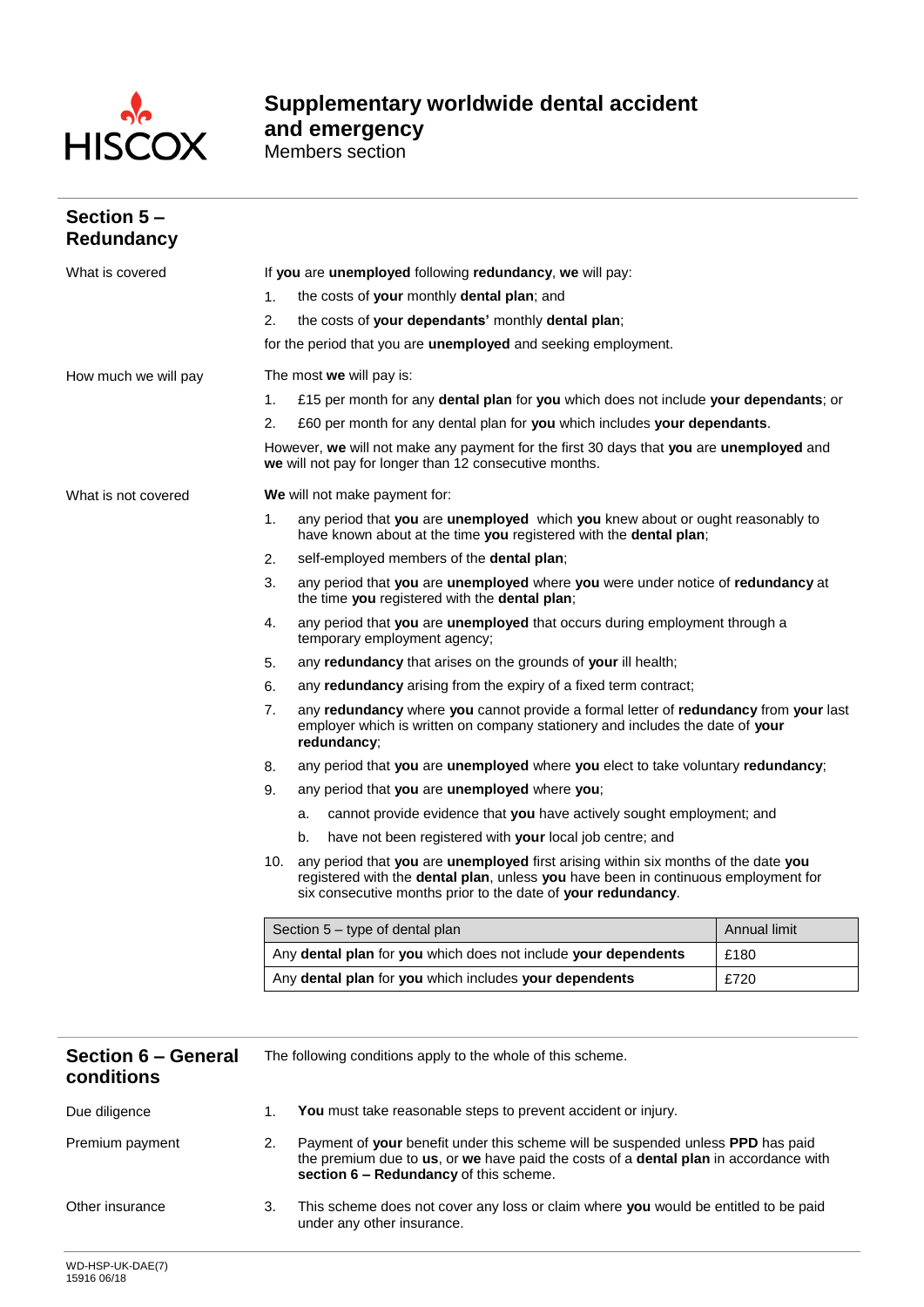

Members section

| Termination                              | Your coverage under this scheme will terminate and cease to have effect upon the date<br>4.<br>that your dental plan membership terminates.                                                                                                                                  |  |
|------------------------------------------|------------------------------------------------------------------------------------------------------------------------------------------------------------------------------------------------------------------------------------------------------------------------------|--|
| Governing law                            | 5.<br>Unless some other law is agreed between PPD and us in writing, this group insurance<br>scheme will be governed by the laws of England.                                                                                                                                 |  |
| Arbitration                              | 6.<br>Any dispute arising out of or relating to this group insurance scheme, including over its<br>construction, application and validity, will be referred to a single arbitrator in accordance<br>with the Arbitration Act then in force.                                  |  |
| False claims                             | 7 <sub>1</sub><br>If you have made a false claim, we can refuse to pay the claim and we shall be entitled<br>to give you notice of termination of your participation in the scheme with effect from the<br>date of the false claim.                                          |  |
| <b>Section 7 - Policy</b><br>information | Applicable to all sections except redundancy.                                                                                                                                                                                                                                |  |
| Emergency help                           | If you cannot access your dentist's own emergency arrangements and you need help in<br>obtaining emergency dental treatment either in the United Kingdom or overseas, you may<br>see a dentist of your choice or you may call the dental helpline on +44 (0)1206 788816.     |  |
| How to make a claim                      | You must complete a claim form and this must be countersigned by the treating dentist or<br>your registered dentist.                                                                                                                                                         |  |
|                                          | You must send this to us within 30 days of the injury, incident or emergency incident<br>(60 days if the incident occurs outside the United Kingdom).                                                                                                                        |  |
|                                          | We will reimburse your costs up the limits shown in this scheme. We will at our sole discretion<br>settle the claim directly either to you or to the treating dentist. Any amount which exceeds the<br>specified limit must be paid directly by you to the treating dentist. |  |
|                                          | You must, at your expense, provide all necessary reports, receipts, and other documentation<br>in support of the claim when asked to do so.                                                                                                                                  |  |
|                                          | For claims under Section 2, the claim form must be sent together with the treating dentist's<br>signed receipt showing details of the treatment given to you.                                                                                                                |  |
|                                          | Claim forms are available from your dentist or from Jelf by calling:<br>01482 213215 or by emailing ppd@insurance-partnership.com.                                                                                                                                           |  |
| <b>Section 8 - Policy</b><br>information | Applicable to redundancy.                                                                                                                                                                                                                                                    |  |
| How to make a claim                      | <b>You</b> must complete a claim form and this must be countersigned by the treating <b>dentist</b> or<br>your registered dentist.                                                                                                                                           |  |
|                                          | You must send this to us within 60 days of the date of your redundancy.                                                                                                                                                                                                      |  |
|                                          |                                                                                                                                                                                                                                                                              |  |

**We** will reimburse the costs of **your dental plan** up the limits shown in this scheme. **We** will settle the claim directly to **your dentist**. Any amount which exceeds the specified limit must be paid directly by **you** to the treating **dentist**.

**You** must, at **your** expense, provide all necessary reports, receipts, and other documentation in support of the claim when asked to do so.

Claim forms are available from **your dentist** or from **Jelf** by calling: 01482 213215 or by emailing [ppd@insurance-partnership.com.](mailto:ppd@insurance-partnership.com)